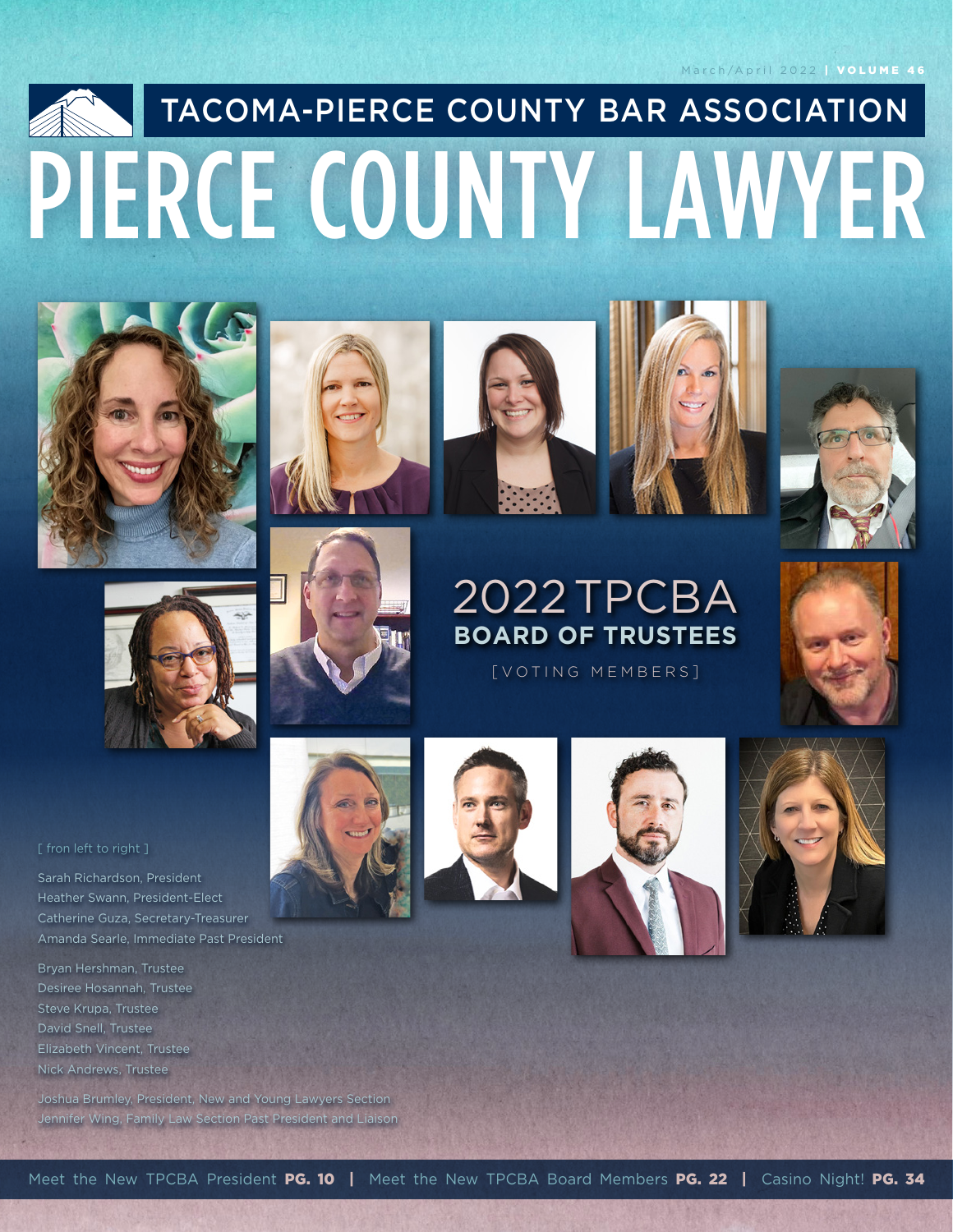## FEATURES

#### 10

**Meet Our New President** *By Salvador Mungia*

## 13

**114th Annual Lincoln Day Banquet** *By David Snell*

## 14

**George Kelley** *By Amber Austin*

### 16

**Profile: Judge Joseph Evans** *By Elizabeth Vincent*

### 17

**Profile: Judge André Peñalver** *By Carlos Sosa*

### 20

**Ethics Corner** *By Megan Card*

22 **Meet the New TPCBA Board**

## 27

**Lawyers Helping Hungry Children** *By Arlene Joe*

#### 28

**Washington's New Landlord-Tenant Statute** *By John Weaver*

### 30

**Civil Protection Orders Unite: RCW 7.105** *By Commissioner Terri Farmer*

## DEPARTMENTS

**CONTENTS** 

5 **Inside this Issue**

#### 6 **President's Page** *By Sarah Richardson*

8 **Briefly** *By Kit Kasner*

#### 34

**Young Lawyers Report: Casino Night** *By Patrick Brown*

#### 37 **WSBA Board of**

**Governor's Report** *By Brett Purtzer*

#### 38

**Tacomaprobono Community Lawyers** *By Laurie Davenport*

> 42 **Classifieds**



ON THE COVER: **2022 TPCBA BOARD OF TRUSTEES [VOTING MEMBERS]**

**Designed by Sir Speedy PRINT | SIGNS | MARKETIN** 

The Pierce County Lawyer is published as a service to the membership of the Tacoma-Pierce County Bar Association

#### **2022 BOARD OF TRUSTEES**

Sarah Richardson, *President* Heather Swann, *President-Elect* Catherine Guza, *Secretary-Treasurer* Amanda M. Searle, *Immediate Past President* Joshua Brumley, President, *Young Lawyers Section* Jennifer Wing, *Family Law Section Liaison* Bryan Hershman, *Trustee* Desiree Hosannah, *Trustee* Steve Krupa, *Trustee* David Snell, *Trustee* Elizabeth Vincent, *Trustee* Nicholas Andrews, *Trustee*

\*Jessica Campbell, *Criminal Law Section Liaison* \*Carly Roberts, *Tacomaprobono Liaison* \*Desiree Hosannah, *Minority Bar Association Liaison* \*Leslie Bottimore, *Collaborative Law Liaison* \*Rebecca Schade, *WA Women Lawyers Liaison* \*Presiding Judge Phil Sorensen, \*Judge Stan Rumbaugh, \*Commissioner Craig Adams, *Judicial Liaisons - Pierce County Superior Court* \*Presiding Judge Jeanette Lineberry, *Judicial Liaison - Pierce County District Court \*A Judicial Liaison from Tacoma Municipal Court* \*Brett Purtzer, *WSBA, Governor 6th District Liaison* \*John Weaver, ret., *Law School Liaison (\* non-voting members)*

#### **PIERCE COUNTY LAWYER MAGAZINE COMMITTEE**

Editor: Carlos Sosa John Cain, Adam Daheim, Richard DeJean, Antoni Froehling, Shannon Hadeed, Nigel Malden, Salvador Mungia, David Shelvey, David Smith, David Snell, Elizabeth Vincent, John Weaver, Ada Wong

News contributions, information, advertising and letters to the editor are welcome. Readers are encouraged to submit letters to the editor on any topic. All submissions may be edited at the discretion of the Editor and PCL Committee and may be published on a space available basis.

The opinions expressed by the authors in the Pierce County Lawyer magazine do not necessarily reflect the official position of the Tacoma-Pierce County Bar Association. Advertisers are not necessarily endorsed by the TPCBA.

> The Pierce County Lawyer Committee reserves the right to refuse advertising.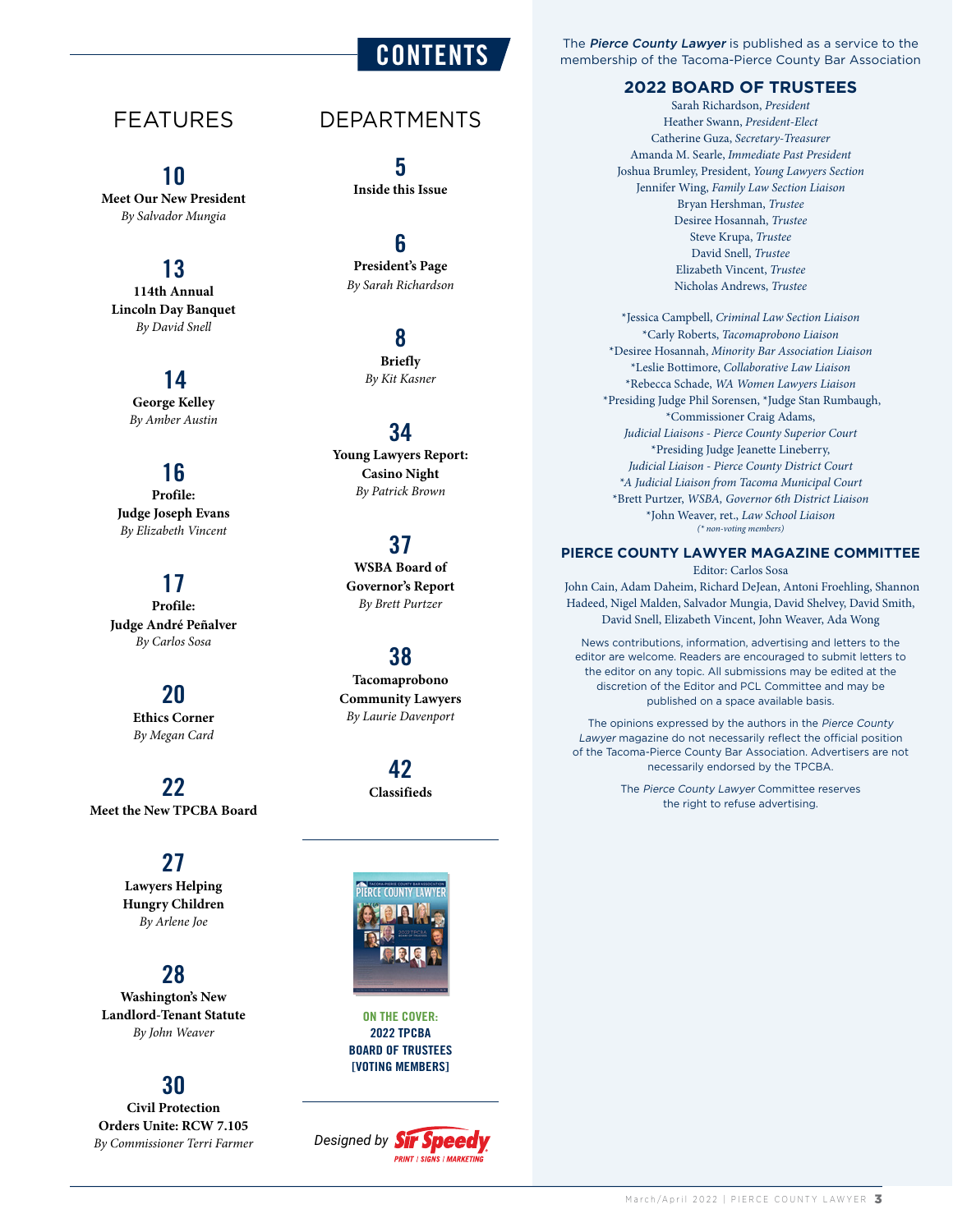## **Judge Joseph Evans PIERCE COUNTY SUPERIOR COURT DEPARTMENT 16 \_\_\_\_\_\_\_\_\_\_\_\_** *By Elizabeth Vincent*

in his early teens and

ne of Judge Joseph Evans' former colleagues at the Department of Assigned Counsel, Melissa Gomez, described his qualifications for the bench this way, "Everything that has gotten him to this point makes him an ideal judge for Pierce County: his upbringing here in the Tacoma area, his work at DAC, his intellect and his curiosity." Another DAC colleague whom he supervised at Pierce County Juvenile Court talked about his fierce advocacy on behalf of his clients, but also his personable nature and concern for fellow employees. Attendees at his Swearing-In ceremony as a Superior Court Judge for Department 16 on November 2, 2021 got a glimpse of the intellect and insight that he will bring to his new position.

Judge Evans opened his speech by articulating his core beliefs in the importance of education/knowledge, public service and his faith. He summed up his role as a judge with a mission statement, which is to fight for equality and to reform inequities in the system, and then discussed how his beliefs will inform this goal. First, he acknowledged that no one is infallible, and emphasized the importance of persevering in spite of that fallibility. He then explained that public service is about understanding one's gifts and using them to effectuate change in the community; that it's all about making a difference. Lastly, he touched on his faith and the significance of having a "coda," or set of rules that guide you, particularly when facing difficulties. He closed by asking his audience to help him ensure that justice prevails in his courtroom by allowing him to correct himself and to "stay teachable."

Joseph Evans is a Northwest native who was born in the Greenlake/Greenwood area of Seattle. He moved to Tacoma

attended Christian Faith School in Federal Way, and then enrolled in the Running Start Program at Tacoma Community College. Judge Evans earned his Bachelor's Degree in Political Science and History from the University of Washington - Tacoma at the impressive age of 18. His first job after college was working as a Community Service Officer for DSHS, where he screened applicants seeking daycare subsidies. In 2002 he began law school at Seattle University, and after graduation he worked for a personal injury firm in Olympia. Six months later he opened his own practice, but soon after accepted a DAC attorney position in their Tacoma office. He started in the Misdemeanor Division with supervisor Denise Whitley before a lengthy tenure defending felony cases. Prior to his appointment to the bench by Governor Jay Inslee, he supervised the criminal caseload for DAC's Juvenile Division at Remann Hall.

At his swearing-in ceremony, Judge Evans noted the crucial role of mentorship in our community, and the particular impact on his career of three Pierce County judges: retired Superior Court Judges Frank Cuthbertson and Jack Nevin, and retired District Court Judge Maggie Ross. When talking to him about these role models, he elaborated on their strengths. He discussed Judge Cuthbertson's calm demeanor and ability to relate to defendants and find their humanity while applying the law with sound reasoning. He cited Judge Cuthbertson's innovative approach to sentencing that fit the specifics of



*"It's not about you. It's about the community you represent: the citizens of Pierce County." - Judge Evans*

> the case. Judge Evans described Judge Nevin's courtroom as a classroom of sorts, where he provided tutorials on Criminal Procedure, Evidence Rules and presentation of motions. From him, he said, he learned legal discipline and the importance of explaining the reasoning behind your rulings. He admired Judge Ross's ability to maintain control of her courtroom and keep her docket moving, as well as her logical, well-grounded rulings.

> As Judge Evans explained in his swearing-in speech, "It's not about you. It's about the community you represent: the citizens of Pierce County." And he has worked tirelessly on their behalf, both as an attorney and a volunteer. While he supervised juvenile criminal cases for DAC, Judge Evans was appointed by Pierce County Executive Bruce Dammeier to his Criminal Justice Reform Committee. In that capacity he worked with Assistant to the Executive Dan Graham to review police arrest rate data, as well as instances of physical conflict. This assignment was part of Pierce County Council's assessment of the impact of current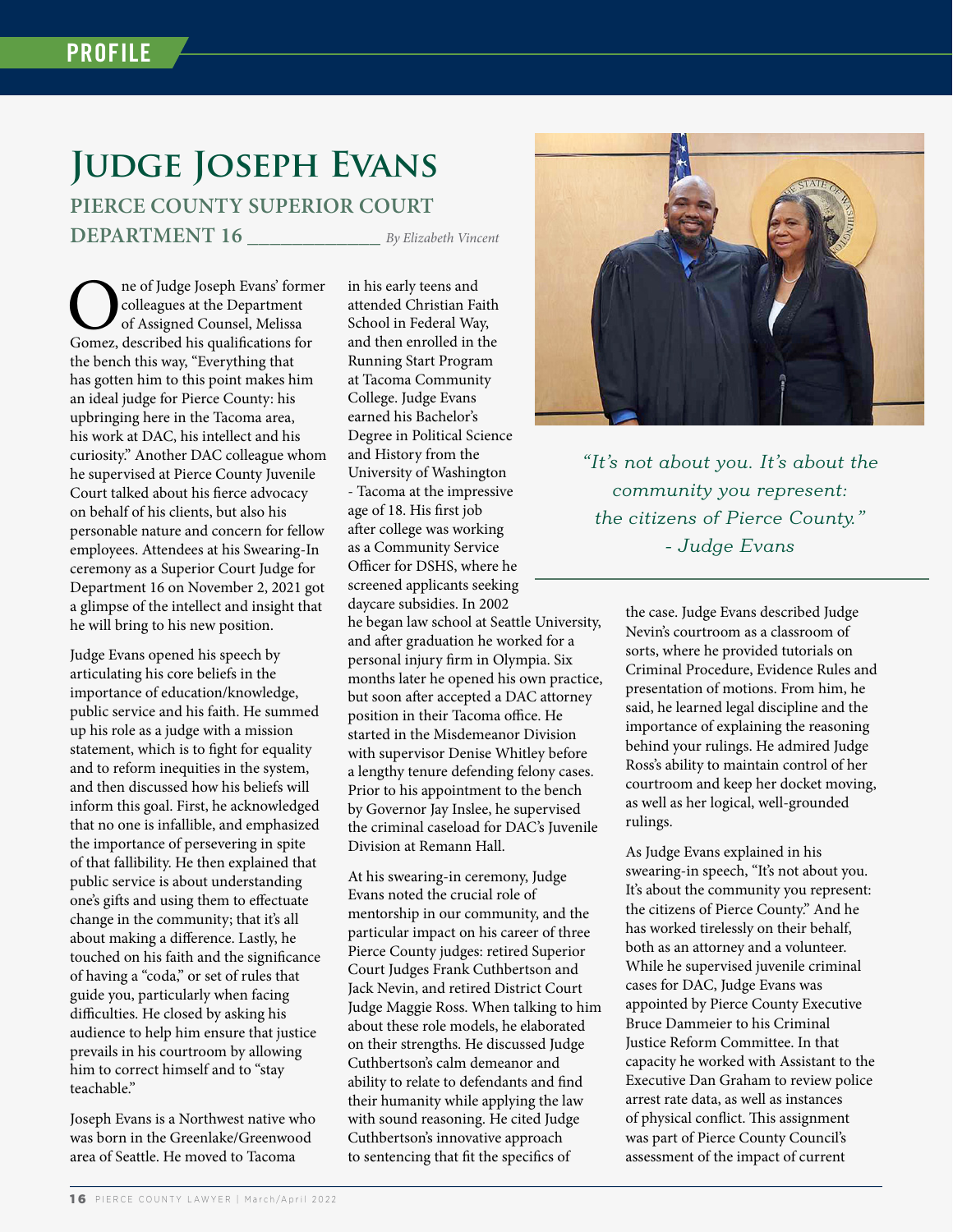policies and procedures on diverse communities of our county. Judge Evans' volunteer work includes serving as Pierce County Minority Bar Association's President for three years, giving presentations for the Youth and the Law Institute, and mentoring a young man through the Big Brothers program.

Anyone well-acquainted with Judge Evans knows that he dotes on his dog, Miley, a mixed dalmation/pit bull/shepard (I send heartfelt condolences on behalf of the Bar for the recent passing of his other puppy, a shih tzu named Mister). Many of us know he's got an extensive Jordan collection. They also bet he was crushed when the L.A. Rams edged out his San Francisco 49ers for the NFC Championship this year. They hear him bemoan the Super Sonics' departure from Seattle, but note he manages to rally for the L.A. Lakers. And they know that he loves his momma. Our best to one of our most recent Superior Court appointees, Judge Joseph Evans.



*Elizabeth Vincent is a deputy prosecuting attorney and currently assigned to the Family Support Division. She is a newly elected Board of Trustees member and serves on the Pierce County Lawyer Magazine Committee.*